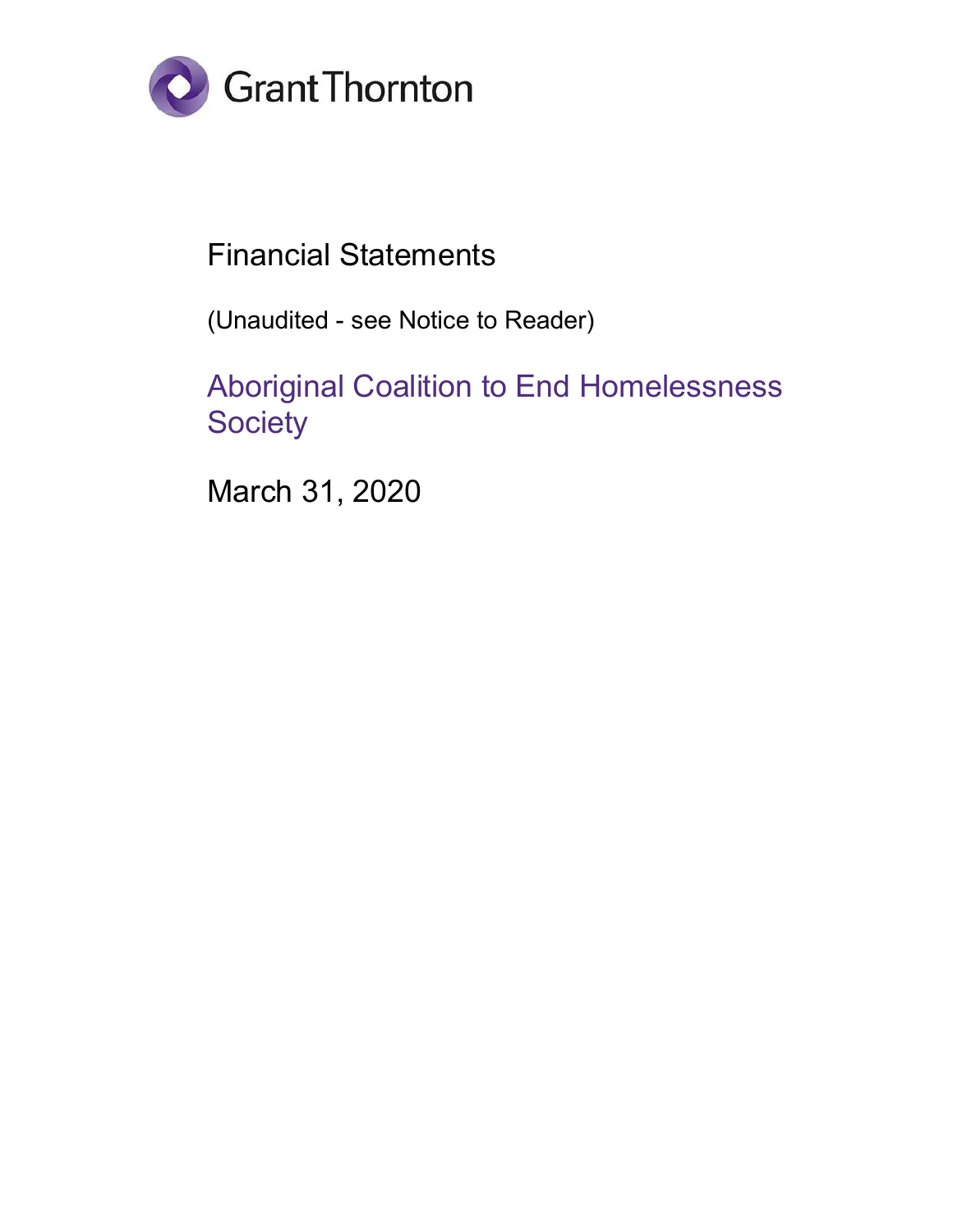# **Contents**

| Notice to Reader                                   |   |
|----------------------------------------------------|---|
| Statements of Operations and Changes in Net Assets | 2 |
| Statement of Financial Position                    | 3 |

**Page**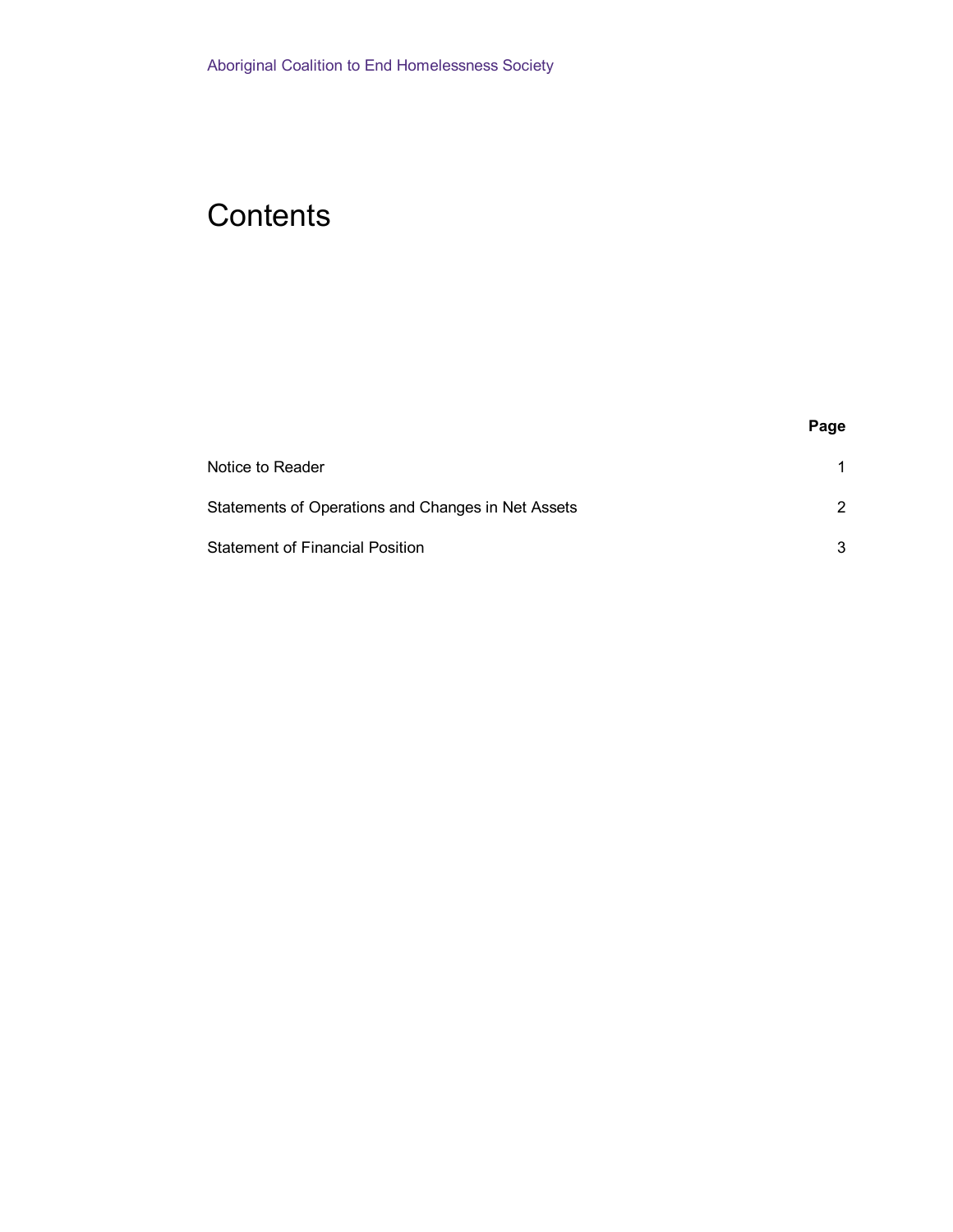

### Notice to Reader

**Grant Thornton LLP** Suite 650 1675 Douglas Street Victoria, BC V8W 2G5

T +1 250 383 4191 F +1 250 381 4623 www.GrantThornton.ca

On the basis of information provided by the Society, we have compiled the statement of financial position of the Aboriginal Coalition to End Homelessness Society as at March 31, 2020 and the statements of operations and changes in net assets for the year then ended.

We have not performed an audit or a review engagement in respect of these financial statements and, accordingly, we express no assurance thereon.

Readers are cautioned that these statements may not be appropriate for their purposes.

Victoria, Canada

Grant Thouton LLP

July 29, 2020 Chartered Professional Accountants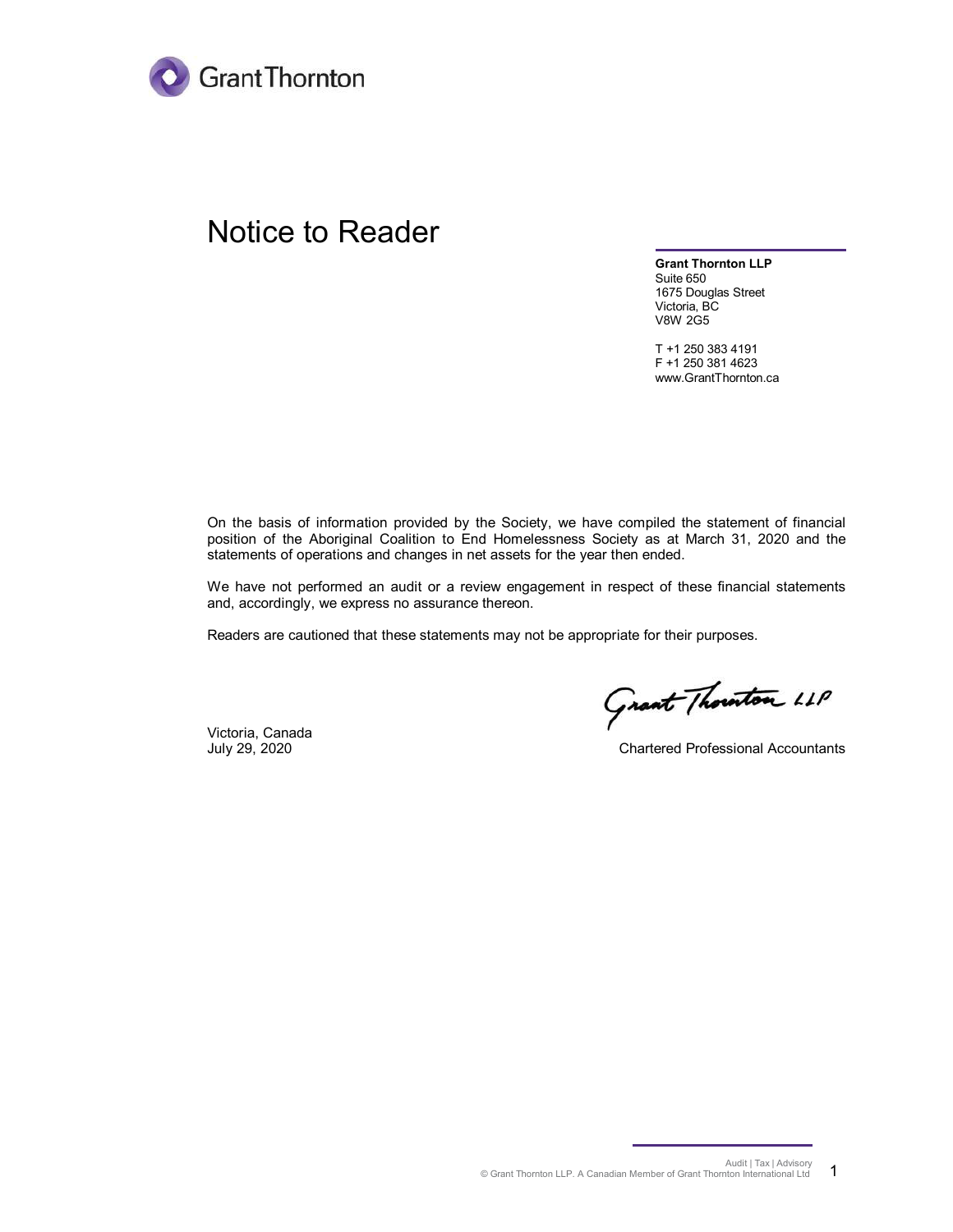| (Unaudited - see Notice to Reader)<br>Year ended March 31                                                                                                                                                                                                                                                                          | 2020                                                                                                                        | 2019                                                                                                            |
|------------------------------------------------------------------------------------------------------------------------------------------------------------------------------------------------------------------------------------------------------------------------------------------------------------------------------------|-----------------------------------------------------------------------------------------------------------------------------|-----------------------------------------------------------------------------------------------------------------|
| Revenue<br>Grants<br><b>Donations</b><br>Membership fees<br>Interest income                                                                                                                                                                                                                                                        | \$<br>521,004<br>40,626<br>180<br>116<br>561,926                                                                            | \$<br>387,884<br>3,002<br>185<br>123<br>391,194                                                                 |
| Expenditures<br>Salaries and related benefits<br>Subcontract<br>Workshop, program and honoraria<br><b>Supplies</b><br><b>Travel</b><br>Accounting and bookkeeping<br>Advertising and promotion<br>Governance<br>Community and ceremony events<br>Office and administration<br>Telephone and utilities<br>Insurance<br>Amortization | 202,400<br>190,223<br>73,117<br>28,277<br>22,562<br>13,188<br>8,787<br>5,679<br>4,741<br>4,655<br>3,279<br>1,736<br>558,644 | 97,561<br>131,589<br>101,357<br>15,274<br>21,946<br>4,866<br>8,359<br>8,146<br>1,849<br>2,079<br>459<br>393,485 |
| Excess (deficiency) of revenue over expenditures                                                                                                                                                                                                                                                                                   | 3,282                                                                                                                       | \$<br>(2, 291)                                                                                                  |
| (Deficiency) net assets, beginning of year<br>Excess (deficiency) of revenue over expenditures                                                                                                                                                                                                                                     | \$<br>(651)<br>3,282                                                                                                        | \$<br>1,640<br>(2, 291)                                                                                         |
| Net assets (deficiency), end of year                                                                                                                                                                                                                                                                                               | 2,631                                                                                                                       | \$<br>(651)                                                                                                     |

### **Aboriginal Coalition to End Homelessness Society Statements of Operations and Changes in Net Assets**